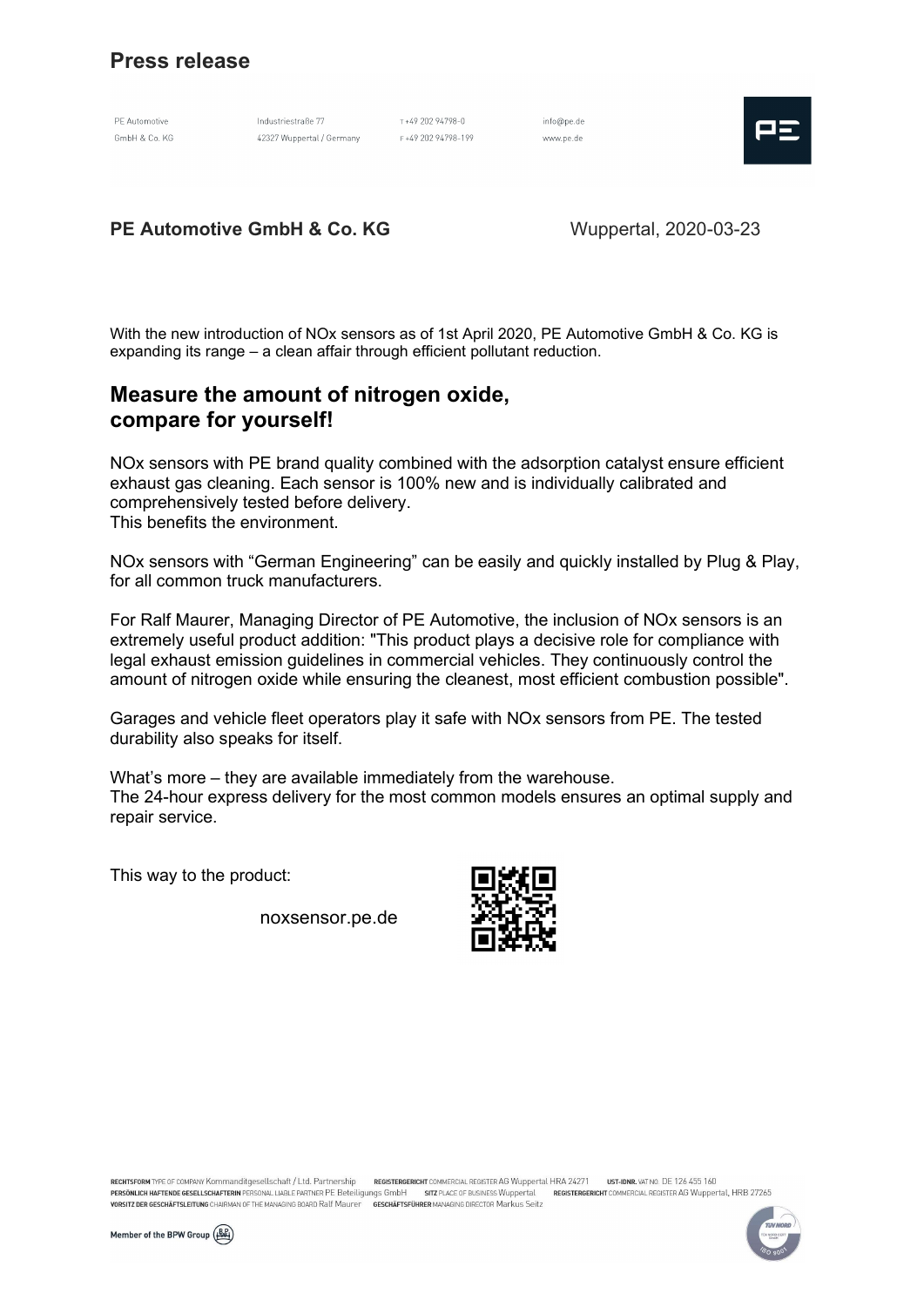# Press release

PE Automotive GmbH & Co. KG

Industriestraße 77 42327 Wuppertal / Germany T+49 202 94798-0  $E + 49.202.94798 - 199$ 

info@pe.de www.pe.de



### About PE Automotive GmbH & Co. KG

PE, based in Wuppertal, is one of the leading suppliers in the independent aftermarket for commercial vehicles. With over 70 years of experience and expertise, the company sees itself as a mobility partner for fleet and vehicle operators and garages.

The commercial vehicle spare parts programme by PE is based on the highest safety, quality and manufacturing standards.

The countrywide and international network of PE trade partners ensures wide, reliable and fast distribution and availability of PE spare parts.

Discerning independent and contract garages trust the company's garage-oriented product solutions for the perfect repair and maintenance of tractor units and trailers.

An expert team of 160 heads works every day to efficiently meet the product and service requirements of customers - and to optimise them sustainably.

PE Automotive GmbH & Co. KG is a member of the BPW Group.

Contact: PE Automotive GmbH & Co. KG, Tanja Nelis – Head of Marketing T: +49 202 94 798 170 E: tanja.nelis@pe.de

More information can be found at www.pe.de

#### About the BPW Group

The BPW Group researches, develops and manufactures everything needed to ensure that transport keeps moving and is safe, illuminated, intelligent and digitally connected. With its brands BPW, Ermax, HBN, HESTAL and idem telematics, the company group is a preferred system partner of the commercial vehicle industry around the globe for running gear, brakes, lighting, fasteners and superstructure technology, telematics and other key components for trucks, trailers and buses. The BPW Group offers comprehensive mobility services for transport businesses, ranging from a global service network to spare parts supply and intelligent networking of vehicles, drivers and freight. The owner-operated company group currently employs 7,350 staff in more than 50 countries and achieved consolidated sales of 1.52 billion euros in 2018. www.bpw.de/en

RECHTSFORM TYPE OF COMPANY Kommanditgesellschaft / Ltd. Partnership REGISTERGERICHT COMMERCIAL REGISTER AG Wuppertal HRA 24271 **UST-IDNR.** VAT NO. DE 126 455 160 PERSÖNLICH HAFTENDE GESELLSCHAFTERIN PERSONAL LIABLE PARTNER PE Beteiligungs GmbH SITZ PLACE OF BUSINESS Wuppertal REGISTERGERICHT COMMERCIAL REGISTER AG Wuppertal, HRB 27265 VORSITZ DER GESCHÄFTSLEITUNG CHAIRMAN OF THE MANAGING BOARD Ralf Maurer **GESCHÄFTSFÜHRER** MANAGING DIRECTOR Markus Seitz